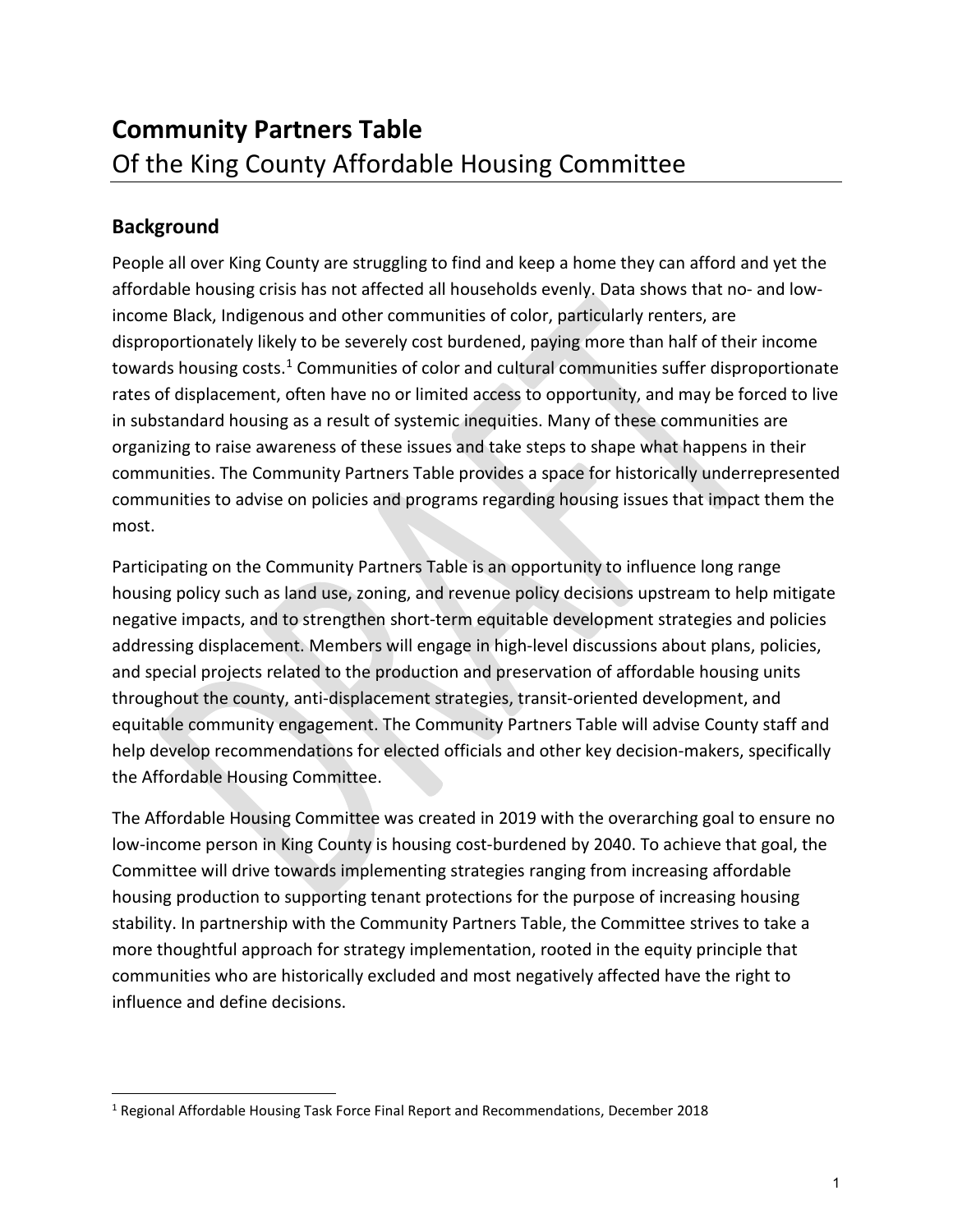### **Community Partners Table**

The Community Partners Table is a work in progress that strives to authentically embed a race and social equity-based approach into the work of the Affordable Housing Committee and advise King County on broader anti-displacement efforts.

The Table's purpose is to:

- 1. Surface and strategize around housing issues of importance to the communities that members are connected to and recommend items for inclusion in the Affordable Housing Committee annual work plan
- 2. Develop and review policy recommendations and advise on anti-displacement strategies with King County staff
- 3. Collaborate with the Affordable Housing Committee in reducing the disproportionate impacts of housing affordability challenges, including displacement, on communities impacted by racism, colonization, and oppression as identified by the Community Partners Table
- 4. Advise the Affordable Housing Committee and King County staff on how to best engage communities most impacted by the housing crisis in affordable housing planning and equitable development plans and policies

In order to support the success of this new body, King County staff will commit to:

- 1. Provide technical assistance and training to build the capacity and knowledge base of participating organizations specifically around land use planning and housing policy
- 2. Provide open and transparent communication about upcoming policy recommendations, planning processes, or special projects that are relevant to the purpose of Community Partners Table
- 3. Be open to feedback from the Community Partner's Table in the spirit of cross stakeholder collaboration and trust building while also being clear and direct about potential barriers, limitations, and/or differences of opinion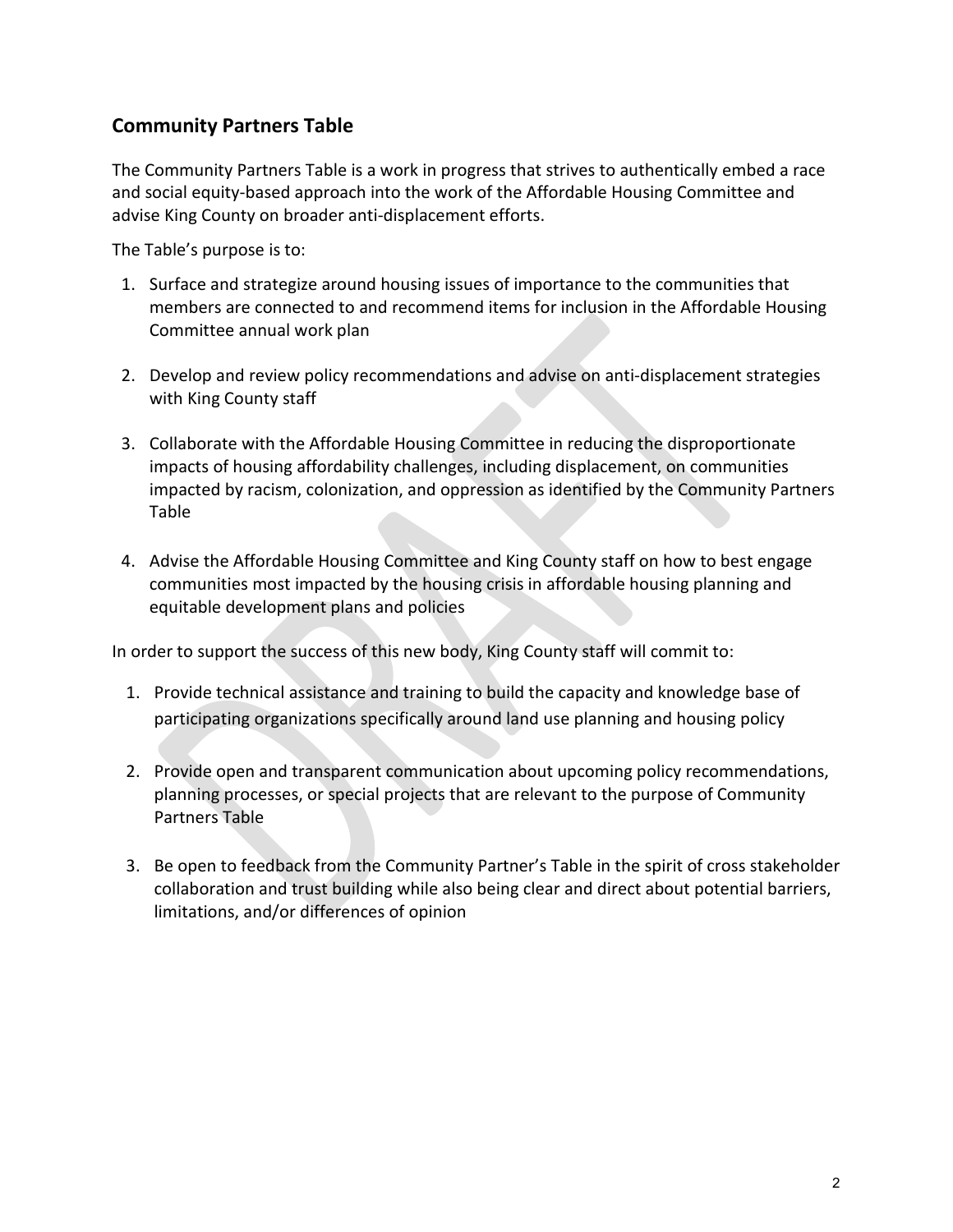## **Potential Projects**

The Community Partners Table will work in collaboration with King County staff, the Housing Interjurisdictional Team, and the Affordable Housing Committee to:

 **Implement the Regional Affordable Housing Task Force Action Plan.** [2](#page-2-0). Strategies within the Action Plan that may be areas of interest include:

- Authentically engage Black, Indigenous, and other communities of color, including lowincome communities and immigrants and refugees, in affordable housing development and policy decisions
- Promote more equitable engagement of local communities and residents in planning efforts regarding zoning and location of affordable housing.
- Propose and support legislation and statewide policies related to tenant protections in coordination with the King County Renters' Commission
- Expand supports for low-income renters and people with disabilities
- Adopt programs and policies to improve the quality of housing
- Expand and preserve homeownership opportunities for low-income households
- Strengthen and support policies and strategies that prioritize affordable housing near frequent transit service
- Increase investments in communities of color and low-income communities by developing programs and policies that serve individuals and families at risk of displacement and promote community-driven development projects

### **Governance**

The Community Partners Table will be staffed by King County employees. The goal is for the Community Partners Table to collaborate with a work group of the Affordable Housing Committee called the Housing Interjurisdictional Team. Together, they would form recommendations to the Affordable Housing Committee, which is a committee of the Growth Management Planning Council. Additionally, the Community Partner's table would work directly with the Equitable Development Program within King County's Housing, Homelessness, and Community Development Division. See Figure A for a visual.

<span id="page-2-0"></span><sup>2</sup> Regional Affordable Housing Task Force Final Report and Recommendations, December 2018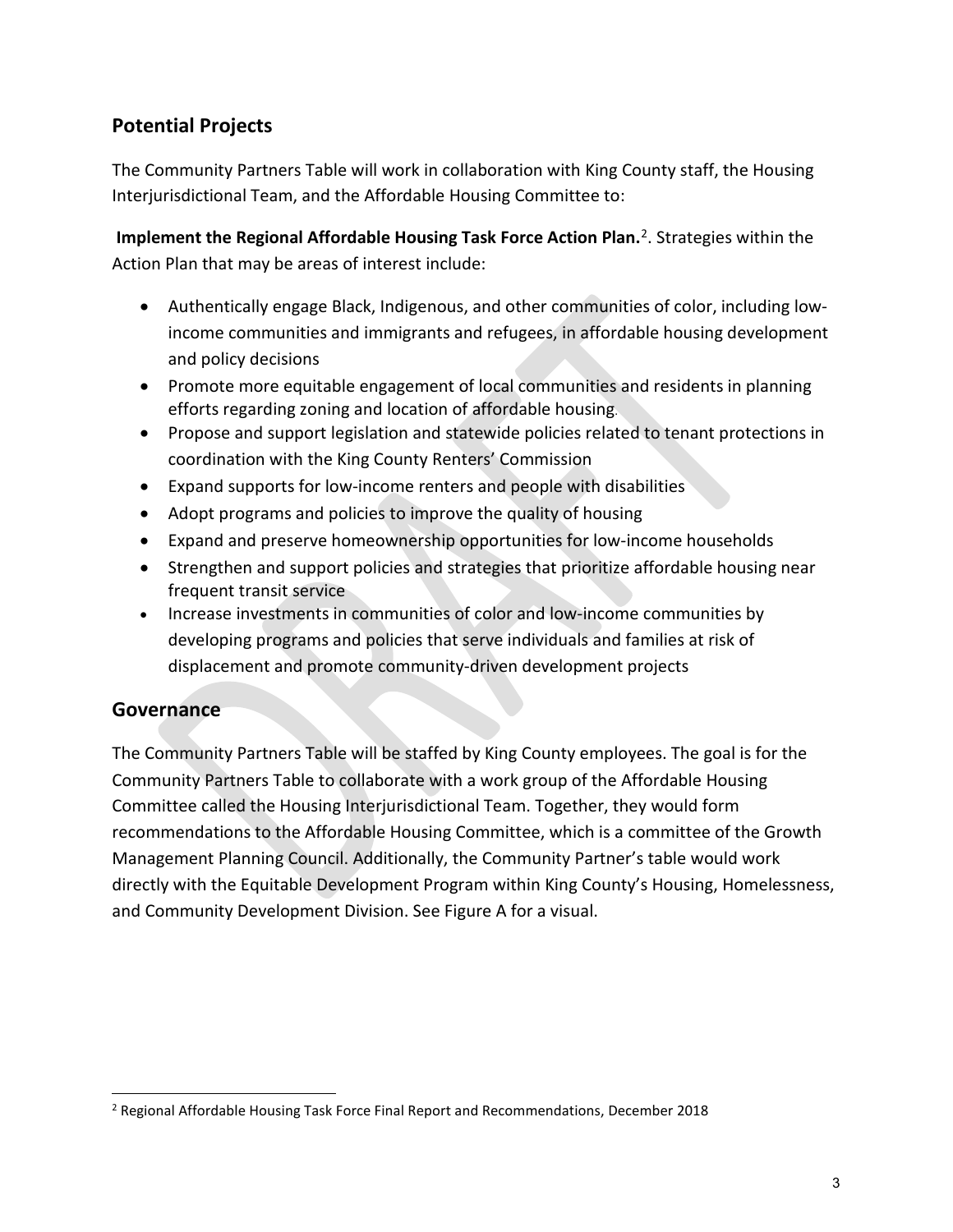

# **Membership**

The Table will have up to ten members, starting with a minimum of five members in the first year. Members will be identified through a screening process that seeks to balance geographical representation with diversity of race, ethnicity, age, ability, and housing and equity expertise. Non-profit organizations, including those with 501 (c)(3) or 501 (c)(4) statuses, are eligible to serve on the Community Partners Table. Priority will be given to grassroots community organizations led by and for the communities they represent. The organizations, rather than the member, will receive a stipend. Members are encouraged to represent the views of the communities they serve and seek ways to engage them on Community Partner Table matters. Organizations must represent no- and low- income communities, including but not limited to the following:

- Black, Indigenous and People of color
- Immigrants and refugees
- People living with disabilities
- Low-income seniors
- Cost-burdened renters
- LGBTQ+ people
- People with criminal records